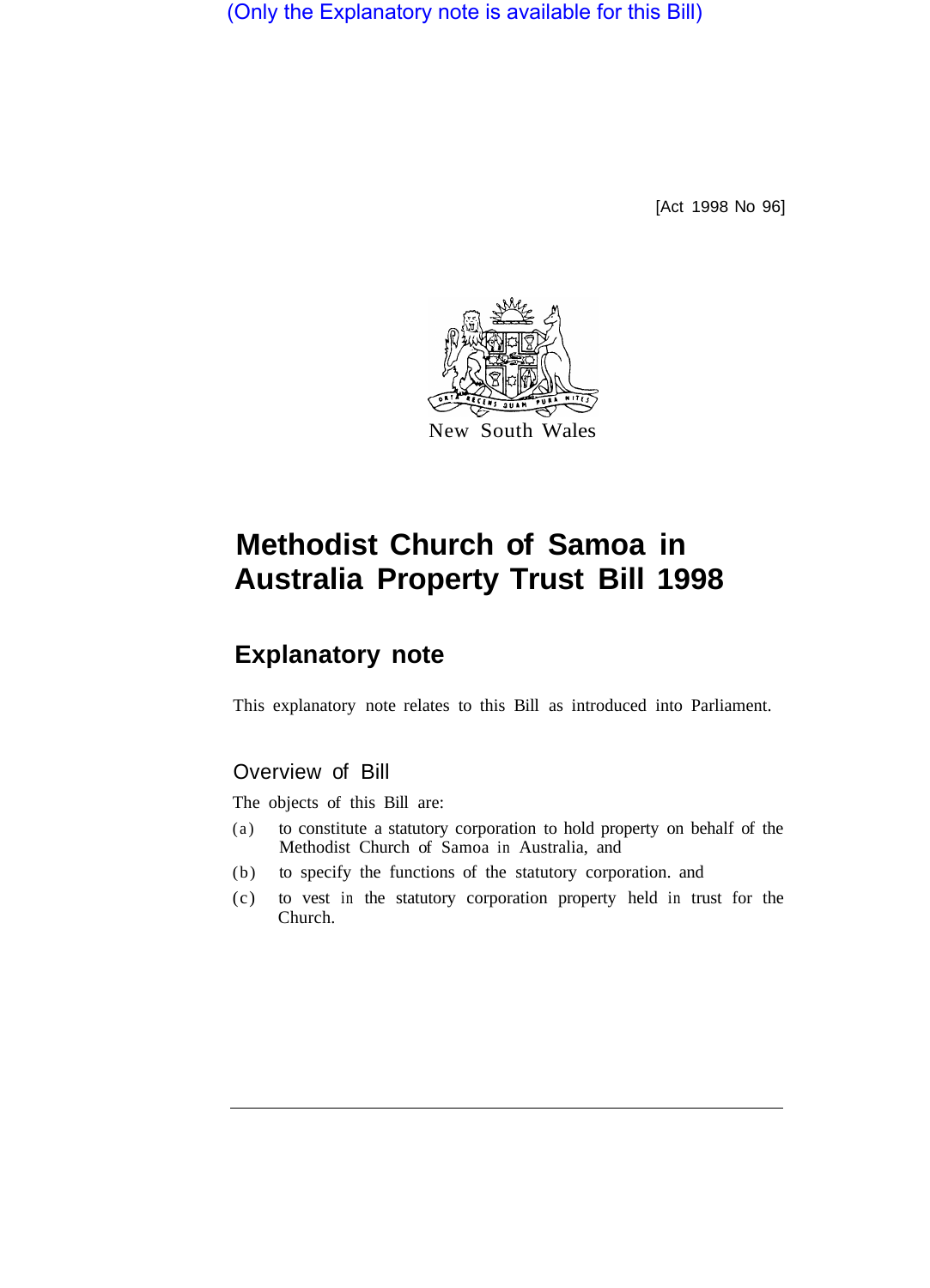Methodist Church of Samoa in Australia Property Trust Bill 1998 [Act 1998 No 96]

Explanatory note

## Outline of provisions

#### **Part 1 Preliminary**

**Clause 1** specifies the short title of the proposed Act.

**Clause 2** provides for the proposed Act to commence on a day or days to be proclaimed.

**Clause 3** defines terms used in the proposed Act. Among the terms defined are *Board*, *Chairman*, *property*, *the Trust* and *trust property*.

#### **Part 2 Constitution and functions of Trust**

**Clause 4** provides for the Methodist Church of Samoa in Australia Property Trust (referred to in the proposed Act as *the Trust)* to be established as a corporation. The Trust is to consist of a Board of Trustees comprising the Chairman, the secretary, the treasurer and 4 appointed members of the Church.

**Clause 5** specifies the functions of the Trust. These include:

- (a) buying. holding and selling Church property. and
- (b) acquiring property by gift or by devise or bequest. and
- (c) borrowing money for Church purposes.

**Clause 6** will enable the Trust to make by-laws for certain purposes. Those purposes include the procedure by which the Board of Trustees is to conduct the business of the Trust.

**Clause 7** will empower the Trust to delegate its functions to a member of the Board of Trustees or to any other person or body prescribed by the by-laws.

**Clause 8** will enable the Trust to hold or acquire property alone or jointly.

**Clause 9** provides for the investment of funds by the Trust and. in particular. will enable the Trust to invest. as one fund. money held for different purposes.

**Clause 10** will empower the Trust to make advances from its trust funds and specifies how such advances may be made.

**Clause 11** will enable the Trust to make arrangements with a church of another denomination concerning the use of trust property.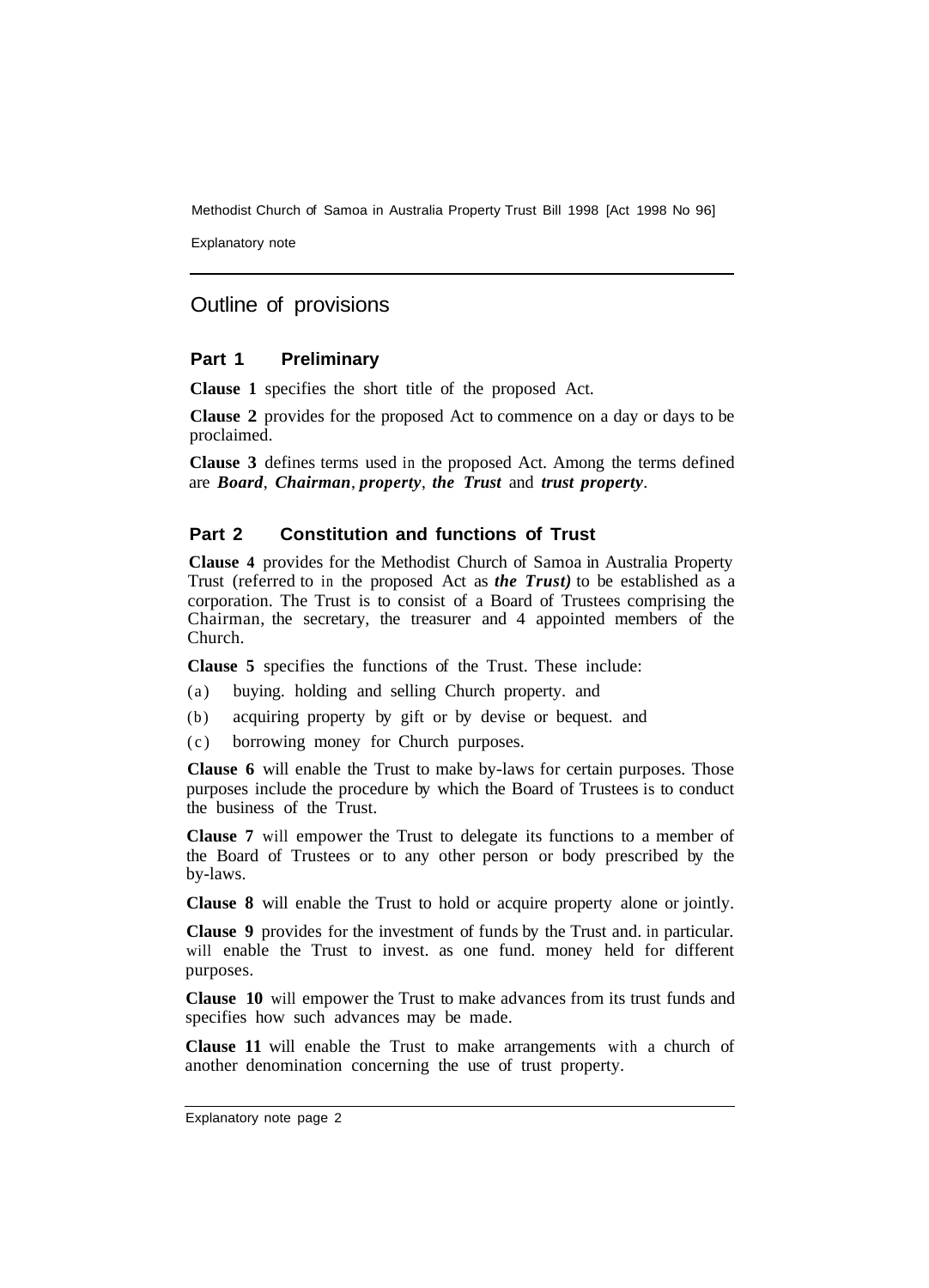Methodist Church of Samoa in Australia Property Trust Bill 1998 [Act 1998 No 96]

Explanatory note

**Clause 12** will enable the Trust to vary the terms of a trust if it has become impossible or inexpedient to carry out those terms.

**Clause 13** will enable the Trust to be the executor or administrator of an estate in which the Church has a beneficial interest. The clause will also enable the Trust to accept appointment as trustee of property held for the Church's benefit.

**Clause 14** will authorise the Trust to act on behalf of the Church in settling the compensation payable in the event that any trust property is compulsorily acquired.

#### **Part 3 Vesting of property in Trust**

**Clause 15** provides for the vesting in the Trust of property currently held in trust for the Church.

**Clause 16** provides for the vesting in the Trust of property given to, payable to, or receivable or recoverable by, the Church in the future.

#### **Part 4 Miscellaneous**

**Clause 17** provides for the custody and use of the seal of the Trust.

**Clause 18** provides for the execution. on behalf of the Trust. of deeds and instruments required by law to be in writing and for the entering into of oral contracts on its behalf.

**Clause 19** will enable the Trust to appoint agents to execute documents on its behalf.

**Clause 20** will enable the Trust to certify that it holds property on trust for the Church.

**Clause 21** provides that, if a person obtains a receipt for money paid to the Trust. the person will not be liable if the money is lost or misapplied or is not applied.

**Clause 22** is intended to remove the need for a person involved in a property dealing with the Trust to inquire whether the Trust has power to deal with property and will protect the person even if the person had notice that the Trust had no such power.

**Clause 23** will entitle members of the Trust and others to be indemnified out of trust property against liability for certain things done by them in good faith concerning the property.